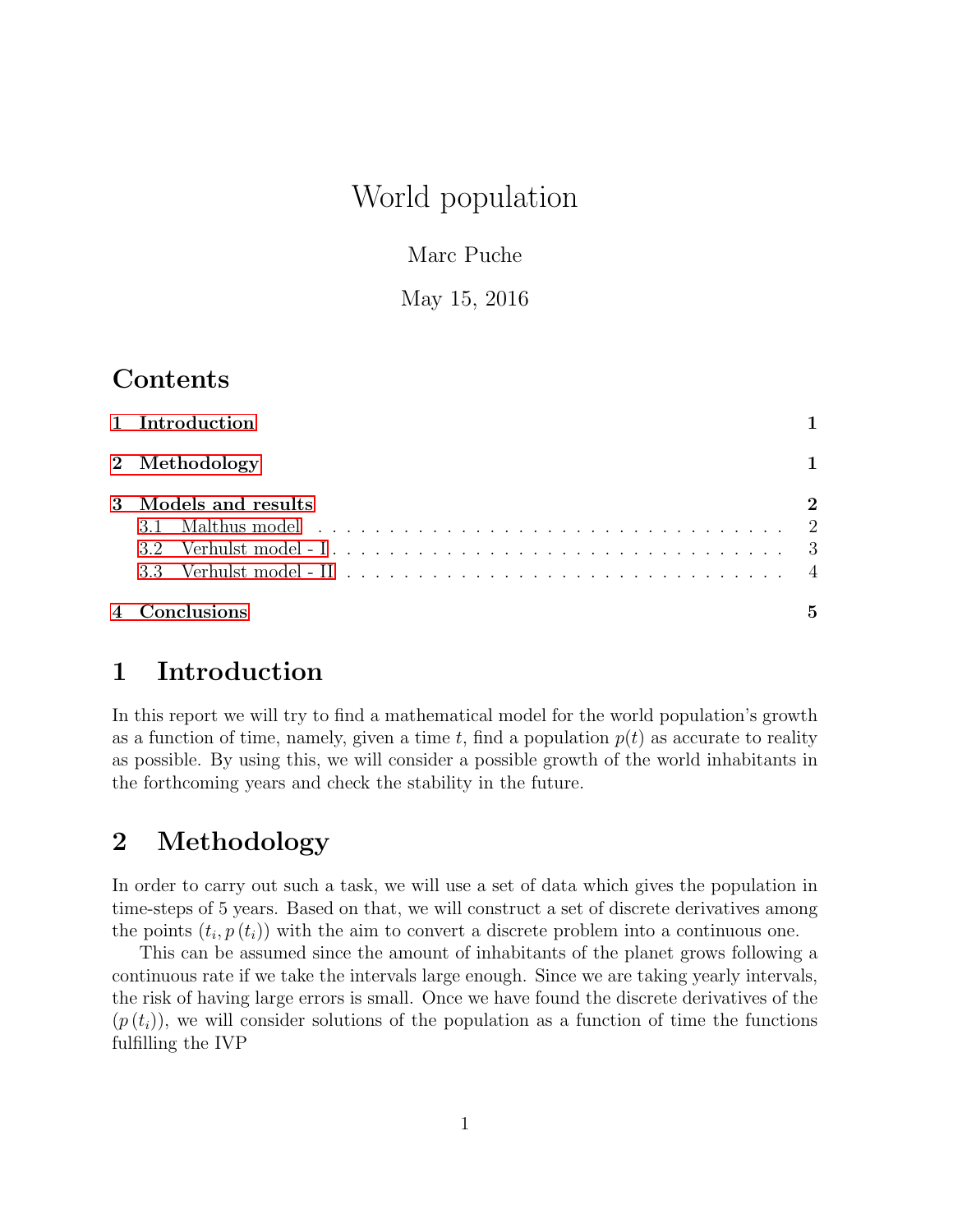<span id="page-1-2"></span>
$$
\begin{cases} \frac{\mathrm{d}p}{\mathrm{d}t} = pf(p), \\ p(t_0) = p_0, \end{cases}
$$
 (1)

for a given initial value  $p(t_0) = p_0$ .

Now we need to find an appropriate candidate for  $f(p)$ . To do so, we will take into account the points of the graph p vs.  $\dot{p}/p$ . By using the method of least squares we will obtain candidates to  $f(p)$ . We will consider three different cases.

### <span id="page-1-0"></span>3 Models and results

From now on, we will write  $p_i := p(t_i)$ ,  $\dot{p}_i := \dot{p}(t_i)$ . Our set of data is the following

| Year | 10<br>Inhab |
|------|-------------|
| 1950 | 2.519       |
| 1955 | 2.756       |
| 1960 | 2.982       |
| 1965 | 3.335       |
| 1970 | 3.692       |
| 1975 | 4.068       |
| 1980 | 4.435       |
| 1985 | 4.831       |
| 1990 | $5.263\,$   |
| 1995 | 5.674       |
| 2000 | 6.070       |
| 2005 | 6.454       |

The unit of the time t is years and the population p is  $10^9$  Inhab or billion of inhabitants. From now on we will not make explicit reference to the units.

#### <span id="page-1-1"></span>3.1 Malthus model

In the so-called Malthus model, the function considered is a constant, namely,  $f(p) := a$ . Thus, we have to apply the least squares to the points  $(p_i, \dot{p}_i/p_i)$  using a constant function. Once we find the constant that matches the best our set of points, we will solve [\(1\)](#page-1-2) which becomes

<span id="page-1-3"></span>
$$
\begin{cases} \frac{\mathrm{d}p}{\mathrm{d}t} = ap, \\ p(t_0) = p_0. \end{cases} \tag{2}
$$

Essentially, this growth-law states that the increase in the population is proportional to its amount. A computation of the points  $\dot{p}/p$  and the application of the least squares method give the following function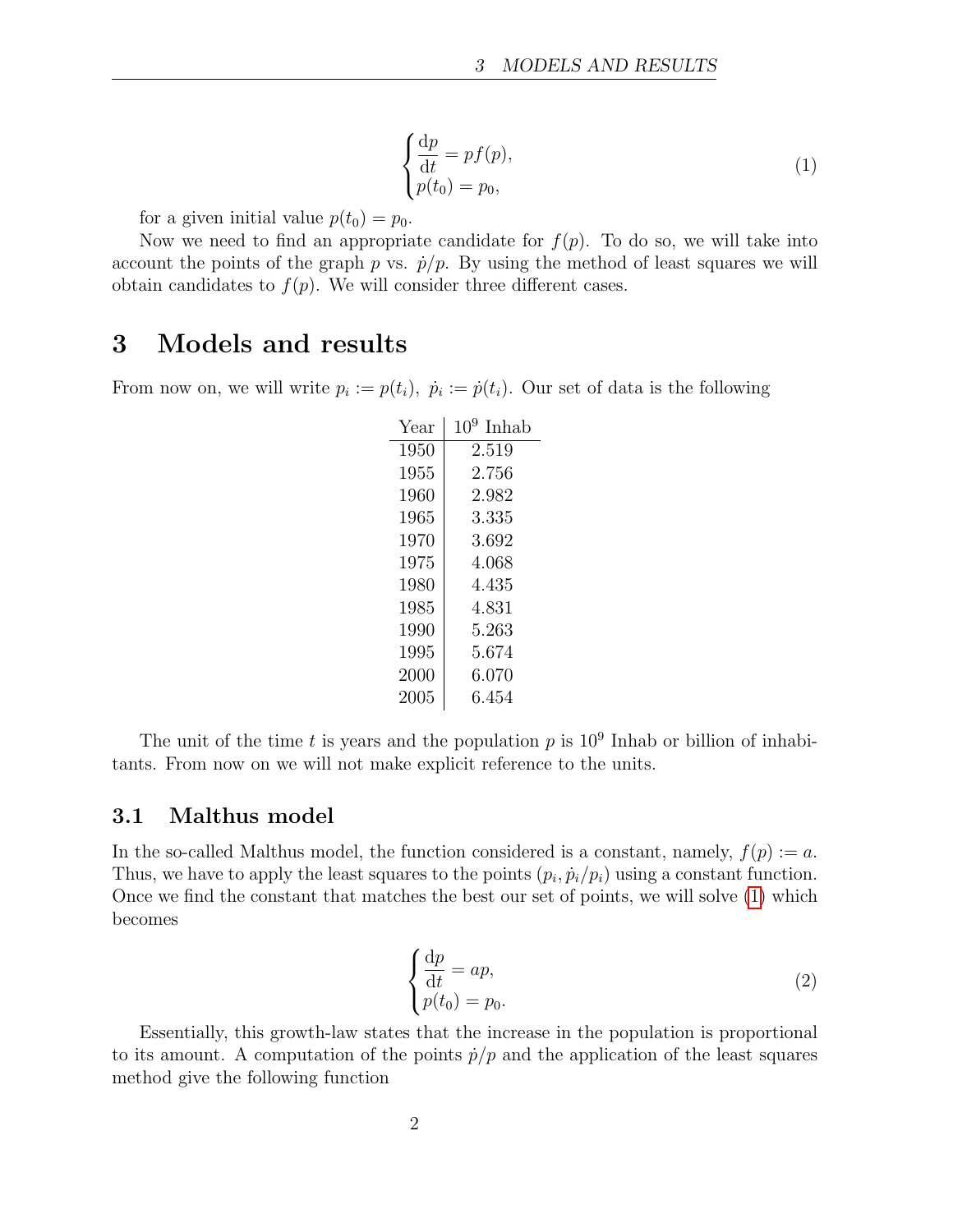<span id="page-2-1"></span>
$$
f(p) = 0.01788,\t\t(3)
$$

and a error sum of squares of  $\epsilon = 1.031 \cdot 10^{-4}$ . Putting [\(3\)](#page-2-1) into [\(2\)](#page-1-3) the equation can be trivially integrated. We take the initial condition  $p(1950) = 2.519$ , that is, the population in 1950. The function obtained is

<span id="page-2-2"></span>
$$
p(t) = 2.519 \exp(-34.87 + 0.01788t). \tag{4}
$$



Figure 1: Left: Values of  $\dot{p}/p$  vs. p and the function obtained by using the least squares method, [\(3\)](#page-2-1). Right: Data and our first model for  $p(t)$ , corresponding to [\(4\)](#page-2-2).

In this case, we do not obtain a finite limit for the population, that is,

$$
\lim_{t \to +\infty} p(t) = +\infty.
$$

Roughly speaking, the population grows unbounded and there is no limit for it as the time goes by.

#### <span id="page-2-0"></span>3.2 Verhulst model - I

In the model purposed by Verhulst, the function  $f(p)$  is a straight line, that is,  $f(p) :=$  $a - bp$ . Equation [\(1\)](#page-1-2) therefore becomes

<span id="page-2-4"></span>
$$
\begin{cases} \frac{\mathrm{d}p}{\mathrm{d}t} = p(a - bp), \\ p(t_0) = p_0. \end{cases}
$$
 (5)

This means that the growth ratio of the population is indeed proportional to its amount and to a factor that compensates for the competition, since the more inhabitants there are, the greater the competition for resources is, and therefore, the amount of inhabitants decreases. Proceeding as before, we now obtain

<span id="page-2-3"></span>
$$
f(p) = 0.02604 - 0.001967p,\tag{6}
$$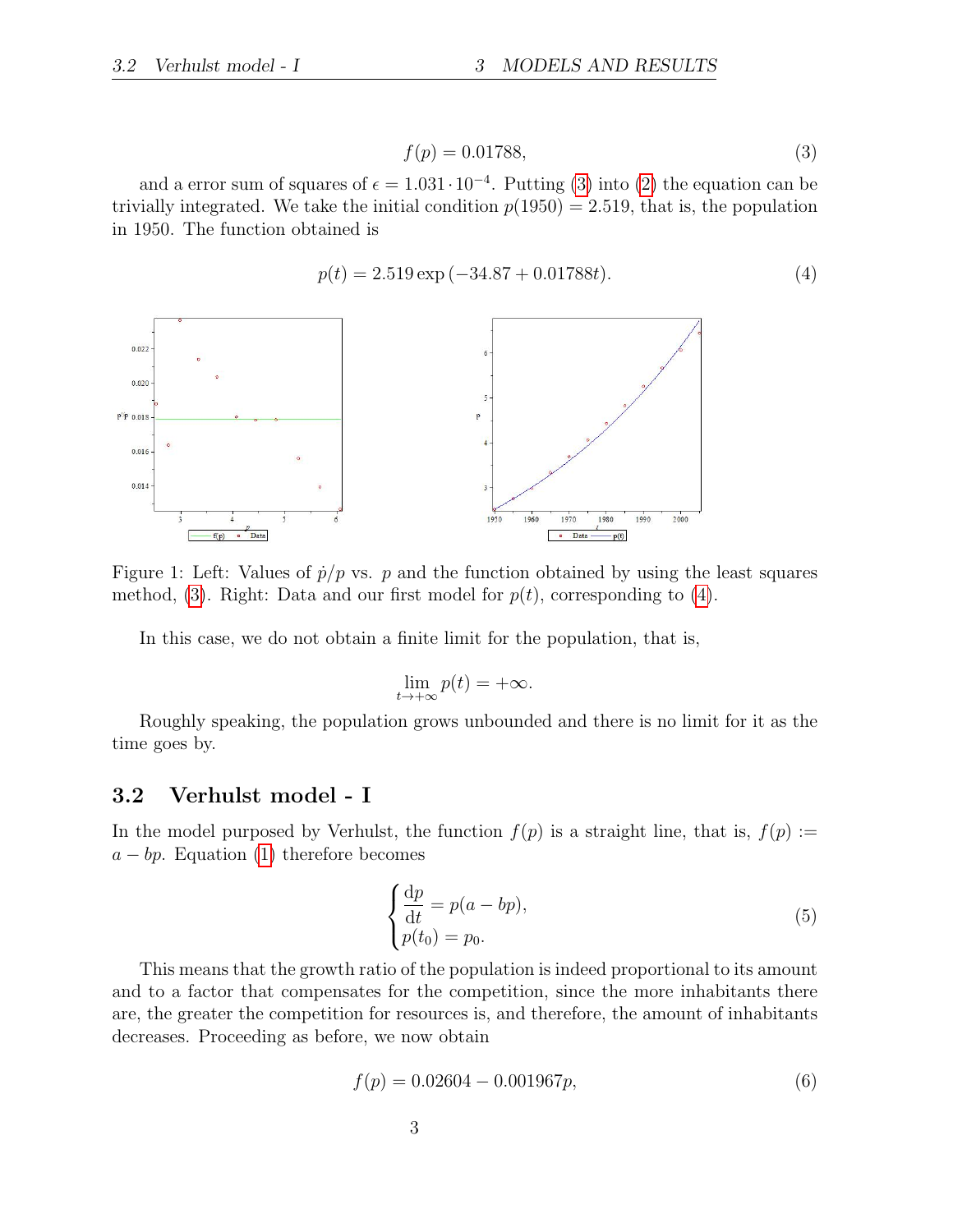with  $\epsilon = 4.650 \cdot 10^{-5}$ . We have remarkably reduced the error, namely, in one order of magnitude. This is an indicator that the new least square function is a better approximation to our data. Using [\(6\)](#page-2-3) in [\(5\)](#page-2-4) we integrate the equation, again, taking as initial condition  $p(1950) = 2.519$ . The function obtained is

<span id="page-3-1"></span>

Figure 2: Left: Values of  $\dot{p}/p$  vs. p and the function obtained by using the least squares method, [\(6\)](#page-2-3). Right: Data and our first model for  $p(t)$ , corresponding to [\(7\)](#page-3-1).

In this case, if we consider the asymptotic behavior of the function  $p(t)$  obtained above, we observe that indeed this time we have a finite limit

$$
\lim_{t \to +\infty} p(t) = 13.24
$$

According to this model, the population will converge to approximately 13.24 billion of inhabitants.

#### <span id="page-3-0"></span>3.3 Verhulst model - II

Here we will use the same kind of function  $f(p)$  as above. Nevertheless, when doing the least squares method we will take less data than before, since so far we have been considering data which contains the numbers right after WW II. Consequently, we will filter the data until we obtain a uniform population growth. This will take place approximately in 1965.

Proceeding as before but taking only the values from 1965, we obtain the following least squares function

<span id="page-3-2"></span>
$$
f(p) = 0.03258 - 0.003266p.
$$
 (8)

By taking less data, the error has again dropped an order of magnitude, being now  $\epsilon = 3.660 \cdot 10^{-6}$ . The equation [\(5\)](#page-2-4) can be integrated as before by using [\(8\)](#page-3-2), but now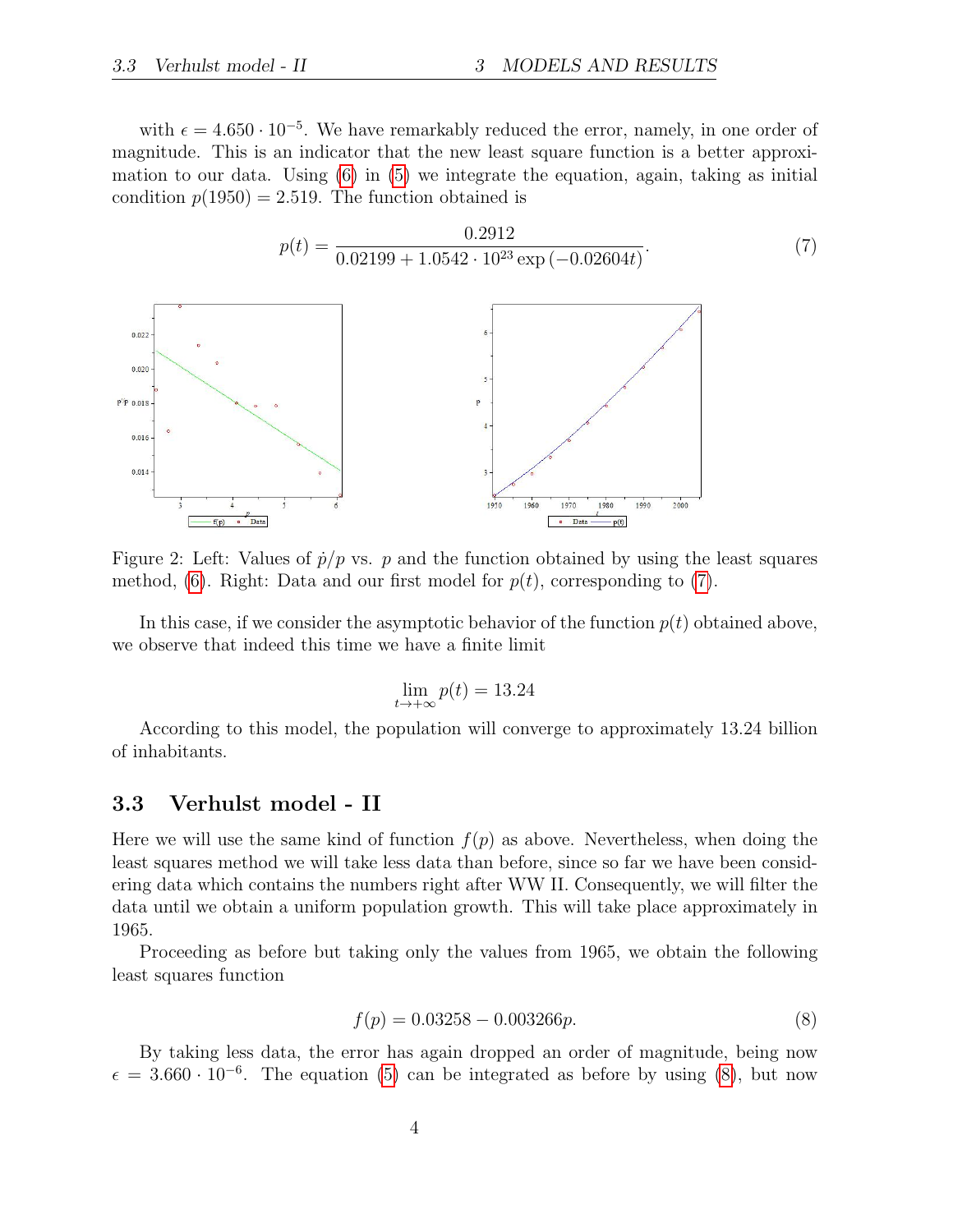(9)

<span id="page-4-1"></span>taking the initial condition imposed by the population in 1965, that is,  $p(1965) = 3.335$ . The function obtained is



Figure 3: Left: Values of  $\dot{p}/p$  vs. p and the function obtained by using the least squares method,  $(8)$ . Right: Data and our first model for  $p(t)$ , corresponding to  $(9)$ .

By construction of  $p$ , we again have that the population converges when time goes by, in this case we have

$$
\lim_{t \to +\infty} p(t) = 9.977
$$

Which means that the population will stabilize in about 9.977 billion of inhabitants.

### <span id="page-4-0"></span>4 Conclusions

A first observation is the fact that the Malthus model for the population is not reasonable from sensible perspective, since it omits the fact of competition and finite resources, so in fact the variation of population in time cannot be as the one described in [\(2\)](#page-1-3). As a result one obtains a non-sense, which is that the population grows unbounded.

A good and easy way to solve this issue is by adding a term that plays the role of population decrease. In the Verhulst approach we have discussed this with two successful results. Firstly, we have obtained a much better approximation by using the least squares method with a straight line. Secondly, we have seen that indeed the model gives a finite population in the limit of time going to infinity.

A further analysis using the same model turned out to be even better and the population has a finite limit once more, but this time less than the one obtained previously with the same model. As a matter of fact, using less data to predict the behavior of the system has made us gain accuracy in the dates close to the present day, which should be a better description and basis for a population's prediction of the upcoming years.